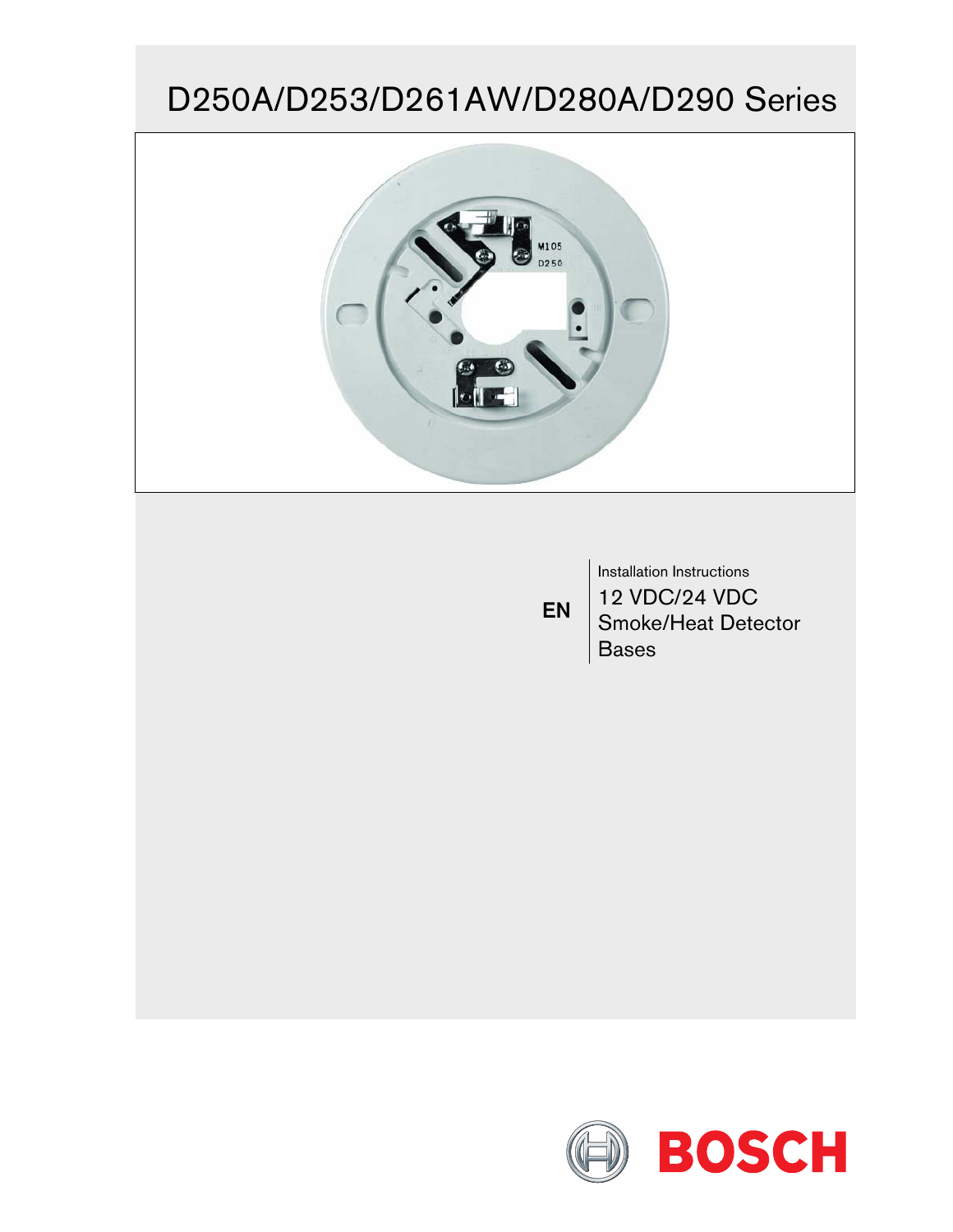### **Trademarks**

3M™ Weatherban™ is a trademark of 3M. All rights reserved.

### **Notice**

Use these instructions when installing the D253/D261AW/D280A Series 12 VDC/24 VDC Smoke Detector Bases. These bases are compatible with the Bosch 2000, 7000, 8000, and 9000 Series Fire Alarm Control Panels (FACP).

Devices covered by these instructions have two components: a detector base and a detector head. All devices have an LED indicator.

Install, test, and maintain the

D253/D261AW/D280A Series according to these instructions, NFPA 72, local codes, and the authority having jurisdiction (AHJ).



Follow the procedures in these instructions to avoid personal injury or damage to the equipment. Failure to follow these instructions can result in the detector not initiating an alarm condition.

Bosch Security Systems, Inc. (Bosch) is not responsible for improperly installed, tested, or maintained D253/D261AW/D280A Series Smoke Detector Bases.

# 1.0 Mounting Box

The diameter of each D250A, D253, D261AW, D280A, and D290 Smoke Detector Base is 6 in.  $(15.2 \text{ cm})$ . These bases fit on standard 4 in.  $(10.2 \text{ cm})$ octagonal mounting boxes, and 4 in. (10.2 cm) square mounting boxes.

# 2.0 Installation Standards

Seal all field wire openings with a nonflammable sealing compound such as 3M™ Weatherban™ Acrylic Sealant 606- NF.



Mount the detectors on walls between 4 in. and 12 in. (10.2 cm and 30.5 cm) from the ceiling or on the ceiling at least 4 in. (10.2 cm) from the wall.

Ensure the installations conform to the specifications listed in *Table 2* on page 7.

The D253/D261AW/D280A Series determines the alarm current. Refer to *Table 3* on page 7 for more information.

Wire the detectors as shown in *Figure 1* through *Figure 4* on pages 3 through 5.

# 3.0 Testing Instructions

Test the D253/D261AW/D280A Series at installation and every two years thereafter according to NFPA 72. Test using the D1000 Calibrated Smoke Detector Tester or the D1001 Magnetic Calibrated Test Pole.

### 4.0 12 VDC Smoke Detector Bases

#### 4.1 Installing 12 VDC Smoke Detectors

When using the 12 VDC smoke detectors with Bosch control panels, you can power the detectors from the control panel's auxiliary power supply. The Alarm LED, located on the D265AW 12 VDC/24 VDC Smoke Detector Head, flashes to indicate power to the detector. This LED lights steadily to indicate an alarm condition.

#### 4.2 12 VDC Two-Wire Operation Wiring

Connect the D261AW wiring as shown in *Figure 1* on page 3.



For proper detector system supervision, do not loop wires around the screw terminals. Cut the wire and make individual in and out connections.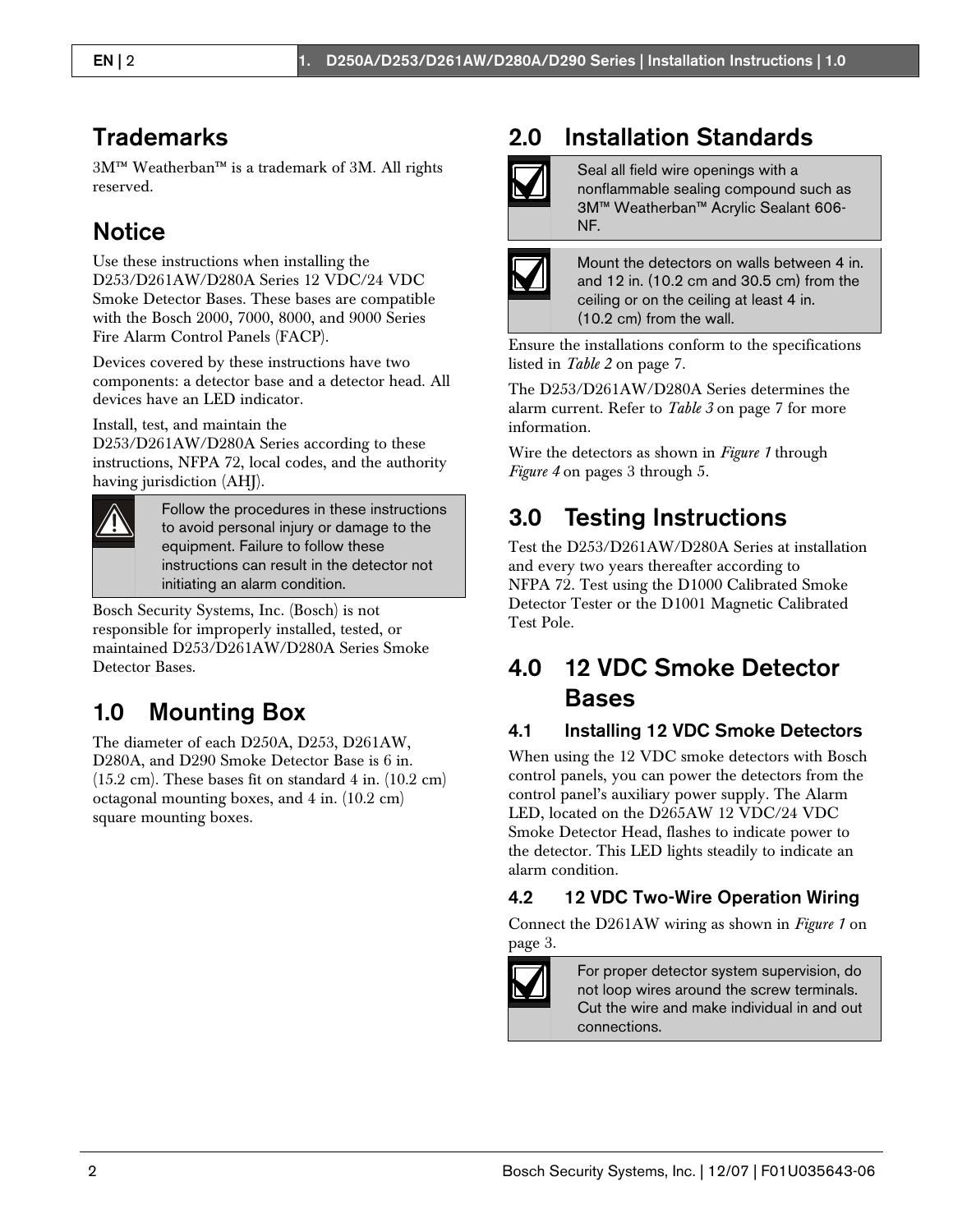

- *2 Initiating loop negative (-)*
- *3 From the previous smoke detector base or FACP*

When using the D125B Powered Loop Interface Module, there are a maximum number of 40 smoke detectors per loop. You can install up to five smoke detectors on the D2000 Series Control Panel. Refer to the appropriate detector manufacturer's installation guide for EOL resistor values.



The D261AW Detector Base does not have Terminals 3 and 4.

*5 - End-of-line resistor*

### 5.0 24 VDC Smoke Detector Bases

#### 5.1 Installing the 24 VDC Smoke **Detectors**

The Alarm LEDs are located on the D281A, D282A, and D283A 24 VDC Smoke Detector Heads. These LEDs flash to indicate power to the detector and light steadily to indicate an alarm condition.



Do not loop wires around the terminals. Cut the wire and make individual in and out connections.

#### 5.2 24 VDC Two-Wire Operation Wiring

Connect the D280A wiring as shown in *Figure 2* on page 4.



The current for the optional LED must be limited to 20 mA or the detector might be damaged or might not initiate alarms.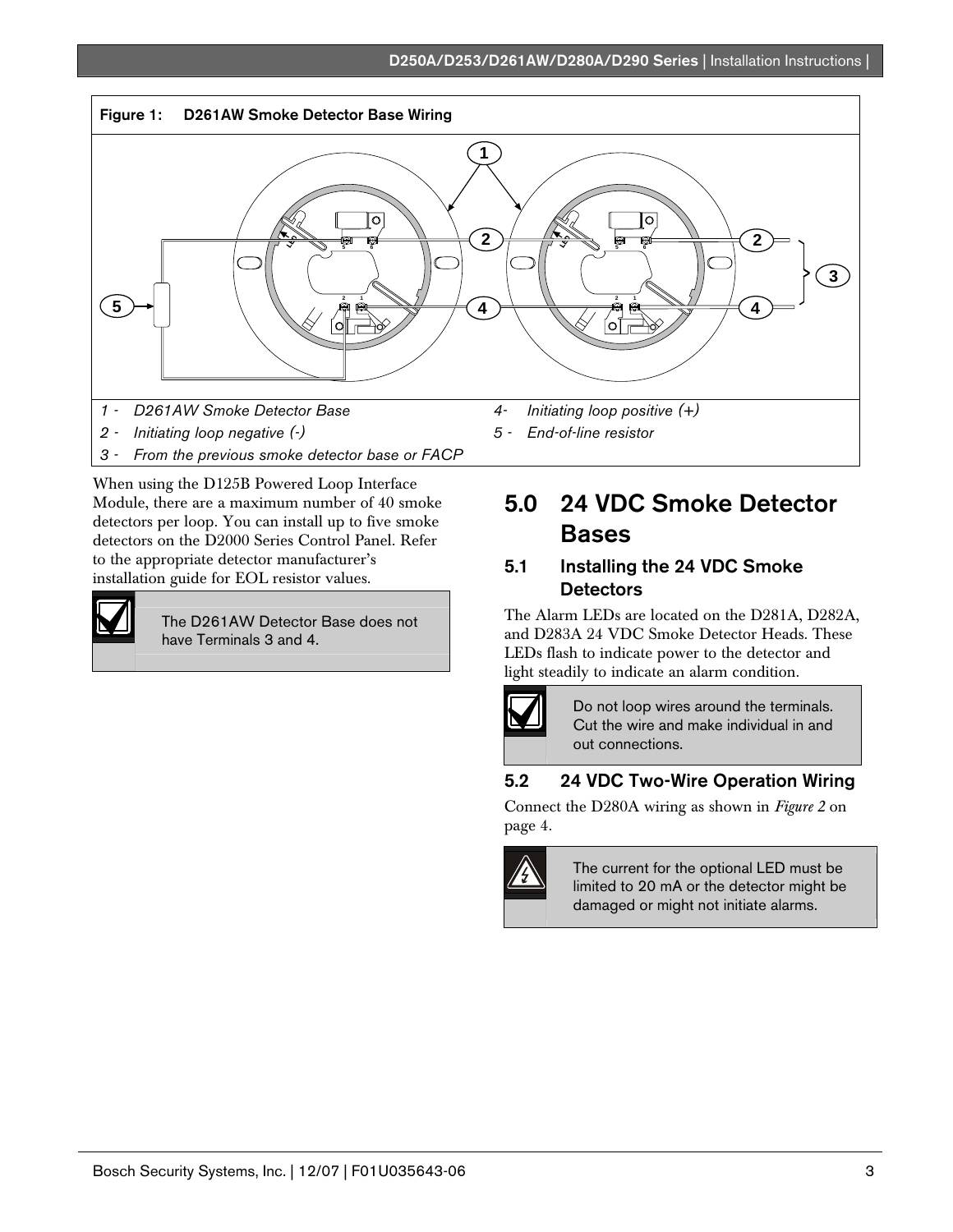

#### 5.3 24 VDC Four-Wire Operation Wiring

Generally, four-wire detectors are connected to an un-powered detection loop. The D275 Power Supervision Relay supervises the power to the detectors. Connect the detector loop to an appropriate initiation loop when using a D9412GV2, D9412G, D9412, D7412GV2, D7412G, D7412, D7212, D8112, D9112, or D9124 FACP.

Connect the D290 wiring (refer to *Figure 3* on page 5).

### 6.0 12 VDC/24 VDC Heat Detector Bases

Do not loop wires around the terminals. Cut the wire and make individual in and out connections.

The D250A is a non-current limited, non-latching detector base without an LED indicator. This base is used in 12 VDC and 24 VDC modes, and in twowire applications. Connect the D290 wiring (refer to *Figure 4* on page 5).

The D253 is a 24 VDC, two-wire latching detector base with an LED indicator.

The D254 and D255 12 VDC/24 VDC Fixed Temperature Heat Detector heads are compatible with the D250A and D253 Detector Bases.

The D256A and D257 24 VDC Fixed Temperature Head Detector heads are compatible with the D250A and D253 Detector Base.

Refer to *Table 1* on page 6 for smoke detector and base listings.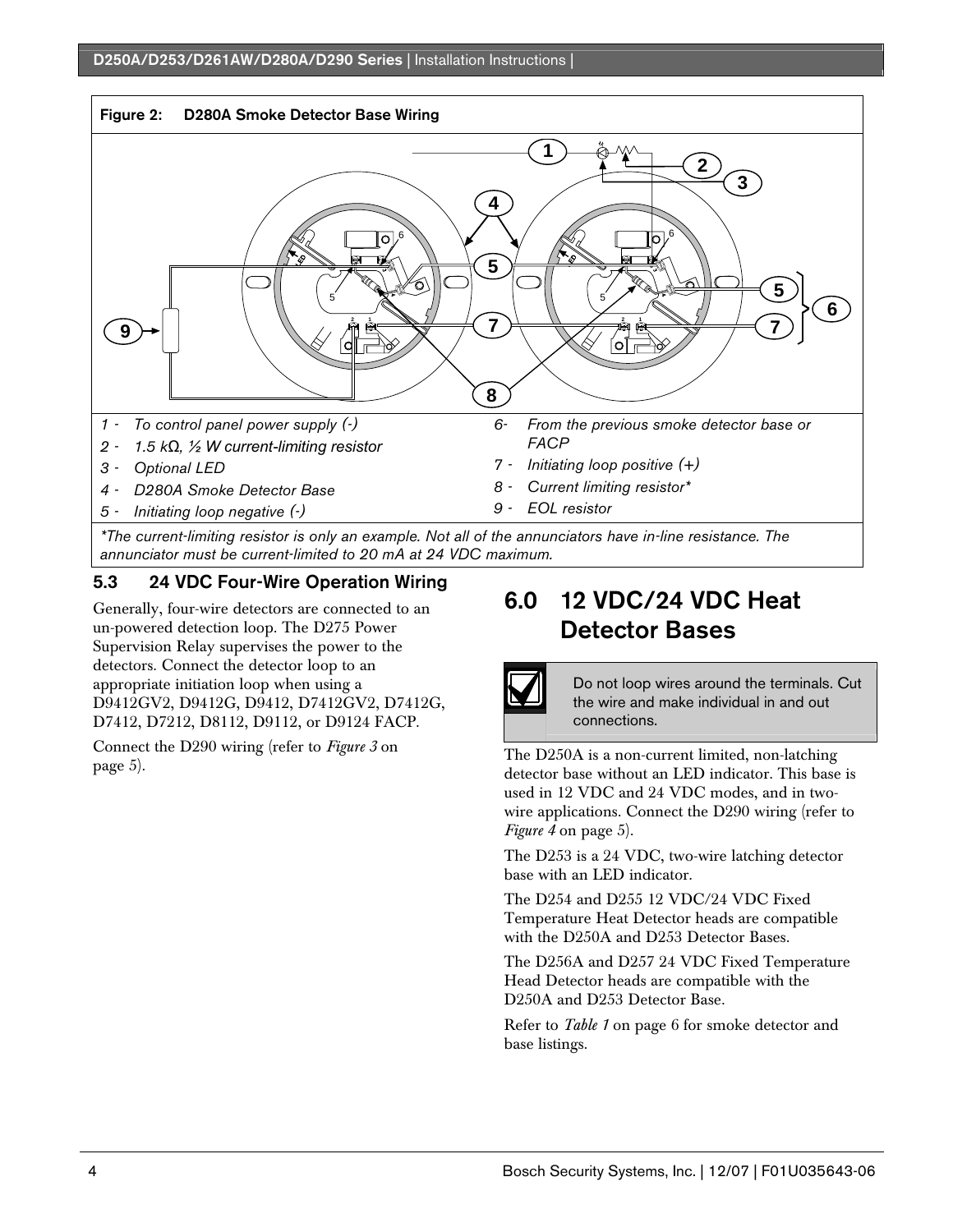#### D250A/D253/D261AW/D280A/D290 Series | Installation Instructions |

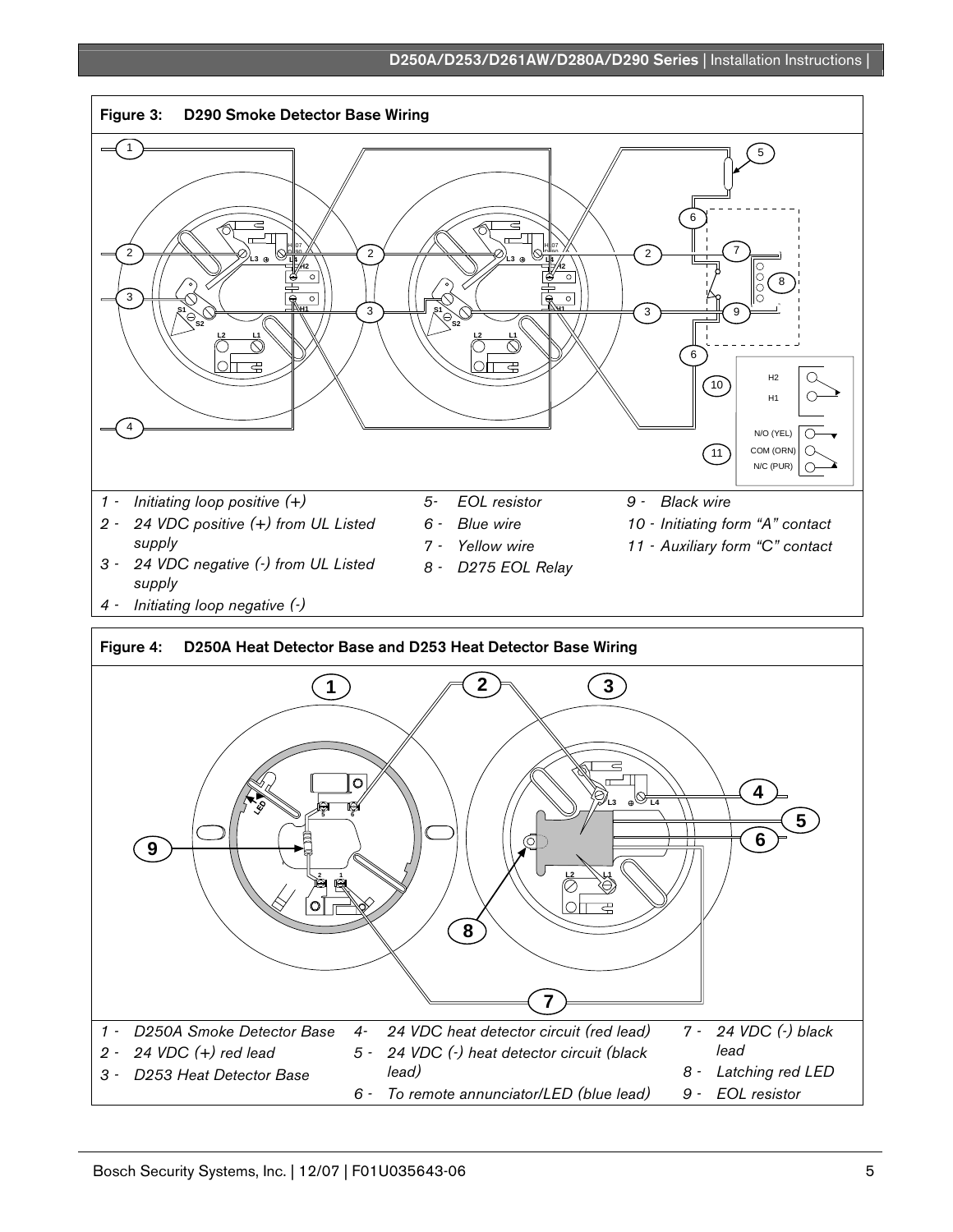| <b>Table 1: Smoke Detector and Base Listings</b> |                                           |               |           |                      |                                                                                                                 |            |  |  |
|--------------------------------------------------|-------------------------------------------|---------------|-----------|----------------------|-----------------------------------------------------------------------------------------------------------------|------------|--|--|
|                                                  |                                           |               |           |                      |                                                                                                                 |            |  |  |
| <b>Model</b>                                     | Application                               | Voltage       | Wiring    | <b>Base Diameter</b> | <b>Features</b>                                                                                                 | Color      |  |  |
| D261W                                            | <b>Base</b>                               | 12 VDC/24 VDC | Two-wire  | 6 in. (15.2 cm)      | N/A                                                                                                             | White      |  |  |
| D261AW                                           | Base                                      | 12 VDC/24 VDC | Two-wire  | 6 in. (15.2 cm)      | <b>LED</b> latches<br>steady on alarm                                                                           | White      |  |  |
| <b>D280A</b>                                     | <b>Base</b>                               | 24 VDC        | Two-wire  | 6 in. (15.2 cm)      | N/A                                                                                                             | Bone white |  |  |
| D <sub>290</sub>                                 | Base                                      | 24 VDC        | Four-wire | 6 in. (15.2 cm)      | N/A                                                                                                             | White      |  |  |
| D <sub>250</sub> A                               | Heat base                                 | 12 VDC/24 VDC | Two-wire  | 6 in. (15.2 cm)      | N/A                                                                                                             | Bone white |  |  |
| D <sub>253</sub>                                 | Heat base                                 | 24 VDC        | Two-wire  | 6 in. (15.2 cm)      | LED latches for<br>power, latches<br>steady on alarm                                                            | Bone white |  |  |
| D <sub>254</sub>                                 | Heat head                                 | 12 VDC/24 VDC | N/A       | N/A                  | $Fixed + 135^{\circ}F$<br>$(+57^{\circ}C)$                                                                      | Bone white |  |  |
| D <sub>255</sub>                                 | Heat head                                 | 12 VDC/24 VDC | N/A       | N/A                  | Fixed $+190^{\circ}F$<br>$(+88^{\circ}C)$                                                                       | Bone white |  |  |
| D256A                                            | Heat head                                 | 24 VDC        | N/A       | N/A                  | Fixed Rate-of-<br>$rise + 135$ <sup>°</sup> F<br>$(+57^{\circ}C)$                                               | Bone white |  |  |
| D257A                                            | Heat head                                 | 24 VDC        | N/A       | N/A                  | Fixed Rate-of-<br>$rise + 190^{\circ}F$<br>$(+88^{\circ}C)$                                                     | Bone white |  |  |
| D265AW                                           | Photoelectric<br>smoke head               | 12 VDC/24 VDC | N/A       | N/A                  | <b>LED</b> latches for<br>power, latches<br>steady on alarm                                                     | White      |  |  |
| D <sub>282</sub> A                               | Photoelectric<br>smoke head               | 24 VDC        | N/A       | N/A                  | <b>LED</b> latches for<br>power, latches<br>steady on alarm                                                     | Bone white |  |  |
| D <sub>281</sub> A                               | Ionization head                           | 24 VDC        | N/A       | N/A                  | <b>LED</b> latches for<br>power, latches<br>steady on alarm                                                     | Bone white |  |  |
| D283A                                            | Photoelectric<br>smoke head               | <b>24 VDC</b> | N/A       | N/A                  | LED latches for<br>power, latches<br>steady with<br>fixed $+135^{\circ}$ F<br>$(+57^{\circ}C)$ heat<br>detector | Bone white |  |  |
| D <sub>275</sub>                                 | <b>EOL</b> power<br>supervision<br>module | 12 VDC/24 VDC | N/A       | N/A                  | N/A                                                                                                             | N/A        |  |  |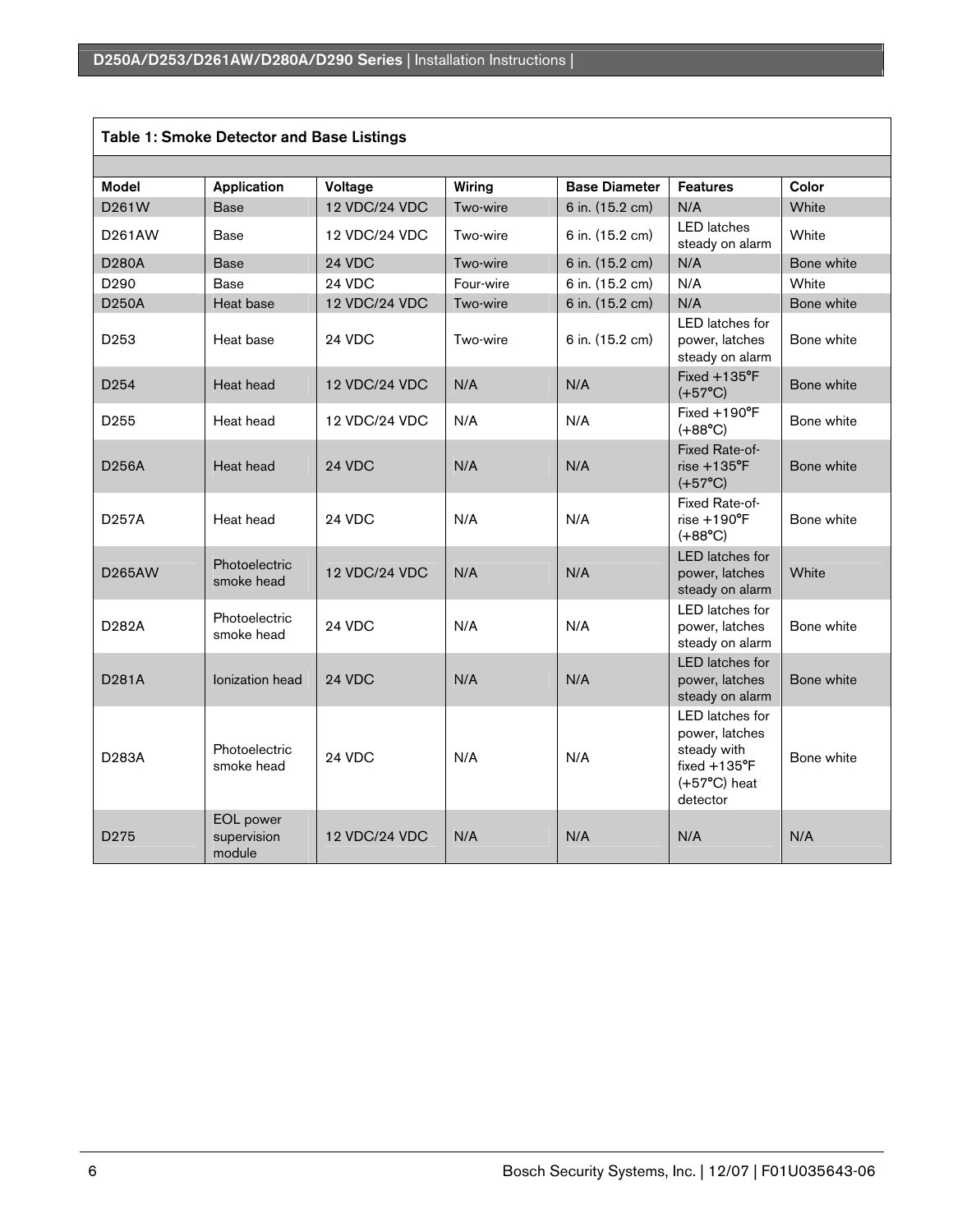#### 7.0 Specifications Г

| <b>Table 2: Smoke Detector Head Specifications</b>                                |                                                                                              |                 |                                                 |                                         |  |                                                                                        |                          |                                                                        |
|-----------------------------------------------------------------------------------|----------------------------------------------------------------------------------------------|-----------------|-------------------------------------------------|-----------------------------------------|--|----------------------------------------------------------------------------------------|--------------------------|------------------------------------------------------------------------|
|                                                                                   |                                                                                              |                 |                                                 |                                         |  |                                                                                        |                          |                                                                        |
| <b>Detector Head</b>                                                              | <b>D281A</b>                                                                                 |                 | D282A/D283A                                     | <b>D265AW</b>                           |  | D254/D255                                                                              |                          | D256A/D257A                                                            |
| <b>Detector Type</b>                                                              | <b>lonization</b>                                                                            | (D283A)         | Photo (D282A)/P<br>Photo with Heat              | Photoelectric                           |  | Fixed Temp/Rate-<br>of-Rise Heat<br>Detector                                           |                          | Fixed Temp/Rate-of-<br><b>Rise Heat Detector</b>                       |
| Fixed Temp/Rate-<br>of-rise                                                       |                                                                                              |                 |                                                 |                                         |  | $D254: +135^{\circ}F$<br>$(+57^{\circ}C)$<br>D255: +190°F<br>$(+88^{\circ}C)$          |                          | D256A: +135°F<br>$(+57^{\circ}C)$<br>D257A: +190°F<br>$(+88^{\circ}C)$ |
| <b>Working Voltage</b><br>(two-wire)                                              | 15.0 VDC to<br>33.0 VDC                                                                      | <b>VDC</b>      | 15.0 VDC to 33.0                                | 8.0 VDC to 35.0<br><b>VDC</b>           |  |                                                                                        |                          | 15.0 VDC to 33.0<br><b>VDC</b>                                         |
| <b>Rated Voltage</b><br>(four-wire)                                               | 17.7 VDC to<br>30.0 VDC                                                                      | <b>VDC</b>      | 17.7 VDC to 30.0                                | 8.7 VDC to 35.0<br><b>VDC</b>           |  |                                                                                        |                          | 17.7 VDC to 30.0<br>VDC                                                |
| <b>Maximum Alarm</b><br>Current*                                                  | The alarm current is determined by the detector base. Refer to Table 2 for more information. |                 |                                                 |                                         |  |                                                                                        |                          |                                                                        |
| <b>Surge Current</b>                                                              | $200 \mu A$                                                                                  | $160 \mu A$     |                                                 | $200 \mu A$                             |  |                                                                                        |                          | 160 µA                                                                 |
| <b>Standby Current</b>                                                            | $40 \mu A$                                                                                   | $45 \mu A$      |                                                 | 38 µA at 12<br>VDC / 55 µA at<br>24 VDC |  |                                                                                        |                          | $40 \mu A$                                                             |
| <b>Heat Element</b><br>Rating                                                     | N/A                                                                                          |                 | $+135^{\circ}F (+57^{\circ}C)$<br>for the D283A | N/A                                     |  | $D254: +135^{\circ}F$<br>$(+57^{\circ}C)$<br>$D255: +190^{\circ}F$<br>$(+88^{\circ}C)$ |                          | D256A: +135°F<br>$(+57^{\circ}C)$<br>D257A: +190°F<br>$(+88^{\circ}C)$ |
| <b>Compatibility</b><br><b>Identifier</b>                                         | H <sub>D</sub> 3                                                                             | HD <sub>3</sub> |                                                 | H <sub>D</sub> 3                        |  |                                                                                        |                          |                                                                        |
| <b>UL Calibrated</b><br><b>Magnetic Test</b>                                      | Yes                                                                                          | Yes             |                                                 | Yes                                     |  |                                                                                        |                          |                                                                        |
| <b>Fire Alarm Control Panel</b>                                                   |                                                                                              |                 |                                                 |                                         |  |                                                                                        |                          |                                                                        |
| D2112                                                                             | N/A                                                                                          | N/A             |                                                 | N/A                                     |  | N/A                                                                                    |                          | N/A                                                                    |
| D2212                                                                             | N/A                                                                                          | N/A             |                                                 | N/A                                     |  | N/A                                                                                    |                          | N/A                                                                    |
| D7212 with<br>D125B                                                               | 40 detectors per<br>loop                                                                     | loop            | 40 detectors per                                | 40 detectors per<br>loop                |  |                                                                                        |                          |                                                                        |
| D9112,<br>D9412GV2,<br>D9412G, D9412,<br>D7412GV2.<br>D7412G, D7412<br>with D125B | 40 detectors per<br>loop                                                                     | loop            | 40 detectors per                                | 40 detectors per<br>loop                |  |                                                                                        |                          |                                                                        |
| <b>Table 3: Detector Base Specifications</b>                                      |                                                                                              |                 |                                                 |                                         |  |                                                                                        |                          |                                                                        |
|                                                                                   |                                                                                              |                 |                                                 |                                         |  |                                                                                        |                          |                                                                        |
| Base                                                                              | <b>Diameter</b><br>Wiring                                                                    |                 |                                                 | <b>Alarm Current</b>                    |  |                                                                                        | <b>Operating Voltage</b> |                                                                        |
| D250A                                                                             | 6 in. (15.2 cm)<br>Two-wire                                                                  |                 | N/A                                             |                                         |  | 8.0 VDC to 36.3 VDC                                                                    |                          |                                                                        |
| D <sub>253</sub>                                                                  | 6 in. (15.2 cm)<br>Two-wire                                                                  |                 | 54 mA maximum                                   |                                         |  | 15.0 VDC to 36.3 VDC                                                                   |                          |                                                                        |

| D253             | 6 in. (15.2 cm) | Two-wire  | 54 mA maximum | 15.0 VDC to 36.3 VDC |
|------------------|-----------------|-----------|---------------|----------------------|
| D261AW           | 6 in. (15.2 cm) | Two-wire  | N/A           | 8.0 VDC to 36.3 VDC  |
| D280A            | 6 in. (15.2 cm) | Two-wire  | 70 mA maximum | 15.0 VDC to 36.3 VDC |
| D <sub>290</sub> | 6 in. (15.2 cm) | Four-wire | 58 mA maximum | 15.0 VDC to 36.3 VDC |
|                  |                 |           |               |                      |